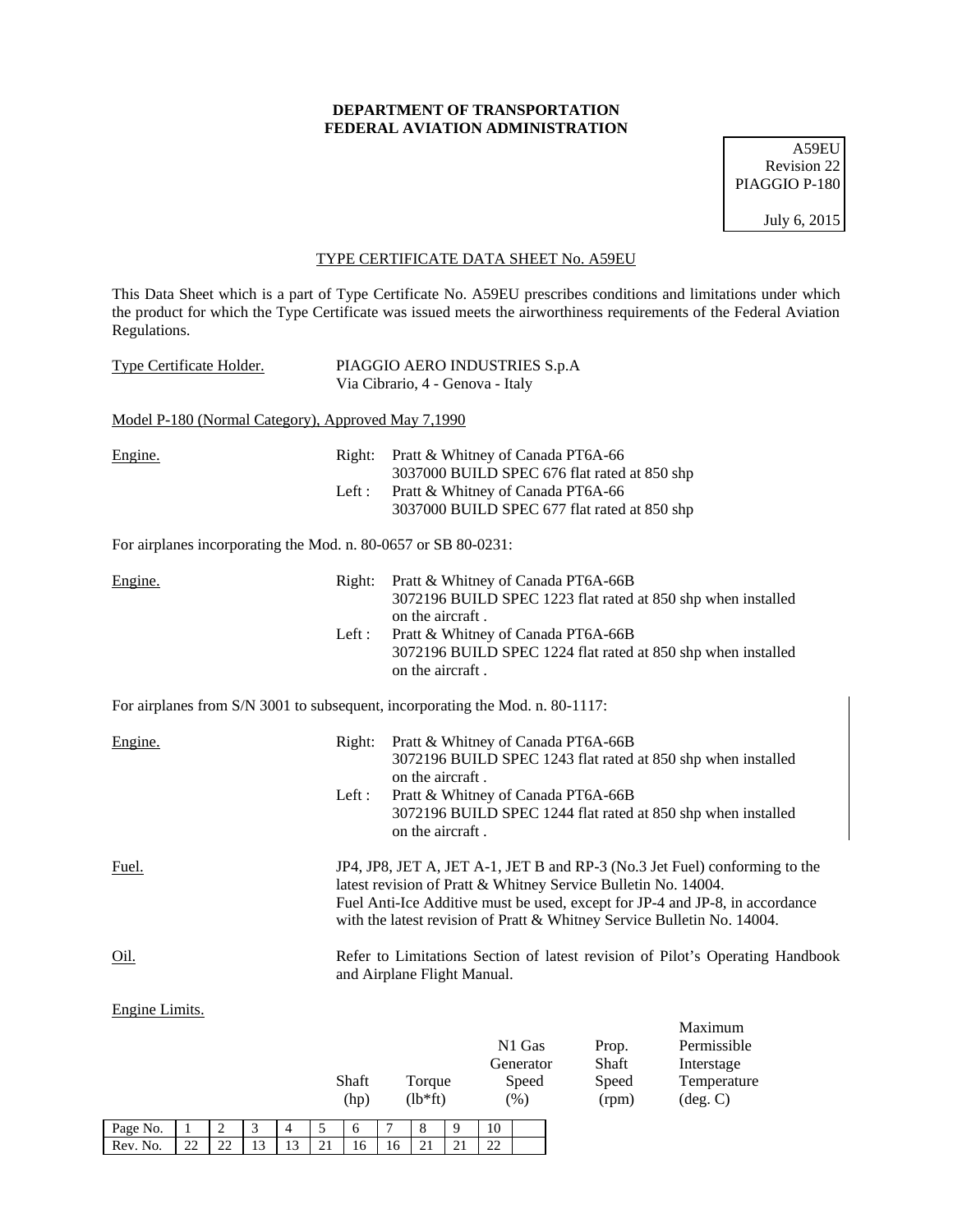| <b>Takeoff</b><br>Max. Cont.<br>Max. Climb<br>Max. Cruise | 850 | $2230(2480)$ [*]                      | 104.1 | $2000(1800)$ [*] | 830  |  |
|-----------------------------------------------------------|-----|---------------------------------------|-------|------------------|------|--|
| Nor. Climb<br>Nor. Cruise                                 | 850 | $2230(2480)$ [*]                      | 104.1 | $2000(1800)$ [*] | 820  |  |
| Starting (5 sec)                                          |     |                                       |       |                  | 1000 |  |
| Transient (20 sec)<br>Oil Temperature:                    |     | 2750                                  | 104.1 | 2205             | 870  |  |
| Minimum Starting                                          |     | $-40^{\circ}$ C                       |       |                  |      |  |
| Minimum Idle                                              |     | $-40^{\circ}$ C to 110 <sup>o</sup> C |       |                  |      |  |
| Max. Continuous                                           |     | $0^{\rm o}$ C to $110^{\rm o}$ C      |       |                  |      |  |

Note: The above mentioned engine limits are applicable to both engine models: PT6A-66 and PT6A-66B Note [\*]: For airplanes from S/N 3001 to subsequent, incorporating the Mod. n. 80-1117

| Propeller and<br>Propeller Limits. | Right: Hartzell HC-E5N-3L or 3AL hub with five Hartzell LE8218 blades.<br>Left: Hartzell HC-E5N-3 or 3A hub with five Hartzell HE8218 blades.<br>Diameter: 85 in. (Nominal), 84.5 in. (minimum-no further reduction allowed)<br>Nominal feather pitch angle |                                                                   |                    |  |  |  |
|------------------------------------|-------------------------------------------------------------------------------------------------------------------------------------------------------------------------------------------------------------------------------------------------------------|-------------------------------------------------------------------|--------------------|--|--|--|
|                                    | (at 30 in. station)<br>Nominal reverse pitch angle                                                                                                                                                                                                          | 890                                                               |                    |  |  |  |
|                                    | (at 30 in. station)<br>Stabilized ground operation below<br>rpm is prohibited, except when feathered<br>operation at or below 600 rpm.<br>Stabilized ground operation between<br>1300 and 1600 rpm is prohibited                                            | $-13o$<br>900                                                     |                    |  |  |  |
|                                    |                                                                                                                                                                                                                                                             | (from S/N 3001 to subsequent modified with Mod 80-1117 installed) |                    |  |  |  |
|                                    | Right: Hartzell HC-E5N-3L or 3AL hub with five Hartzell LE8492 blades.<br>Left: Hartzell HC-E5N-3 or 3A hub with five Hartzell HE8492 blades.<br>Diameter: 86.5 in. (Nominal), 86 in. (minimum-no further reduction allowed)<br>Nominal feather pitch angle |                                                                   |                    |  |  |  |
|                                    | (at 30 in. station)<br>Nominal reverse pitch angle                                                                                                                                                                                                          | 87.60                                                             |                    |  |  |  |
|                                    | (at 30 in. station)<br>Stabilized ground operation below<br>rpm is prohibited, except when feathered<br>operation at or below 600 rpm.<br>Stabilized ground operation between<br>1250 and 1550 rpm is prohibited                                            | $-80$<br>900                                                      |                    |  |  |  |
| Airspeed Limits.                   |                                                                                                                                                                                                                                                             | <b>KIAS</b>                                                       | <b>KCAS</b>        |  |  |  |
|                                    | (from S/N 1001 to S/N 1025)<br>Vmo (maximum operating)<br>Mmo (maximum operating Mach No.)<br>(maneuvering at 10810 lbs.)<br>Va                                                                                                                             | 260<br>.67<br>195                                                 | 258<br>.665<br>194 |  |  |  |
|                                    | Vfe<br>(max. flap extended, t.o. conf.)                                                                                                                                                                                                                     | 175                                                               | 174                |  |  |  |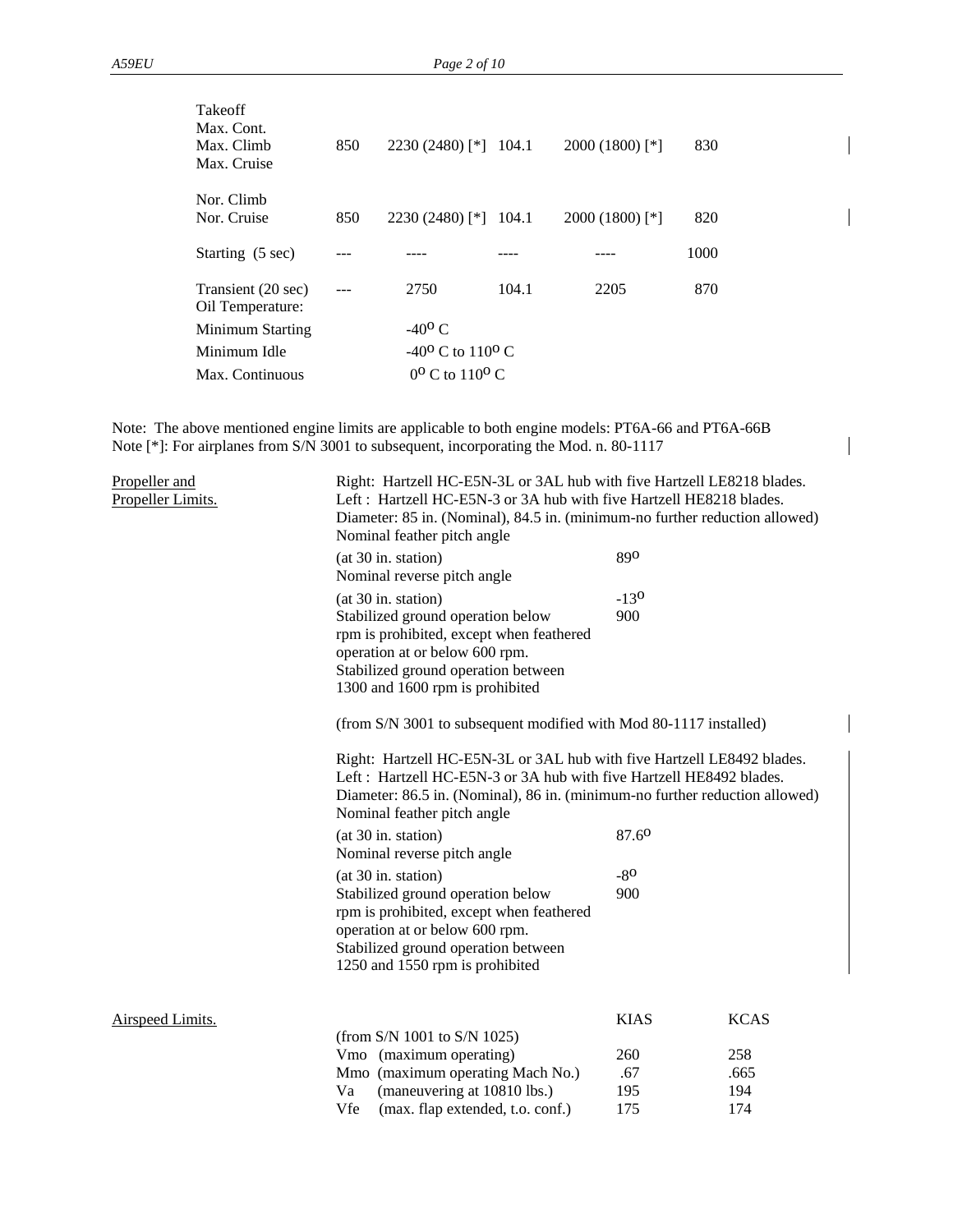|                                        | Vfe               | (max. flap extended, lnd. conf.)                                            | 165 |     | 163  |     |
|----------------------------------------|-------------------|-----------------------------------------------------------------------------|-----|-----|------|-----|
|                                        | Vfo               | (max. flap operating, t.o. conf.)                                           | 170 |     | 169  |     |
|                                        | Vfo               | (max. flap operating, lnd. conf.)                                           | 150 |     | 149  |     |
|                                        | Vlo               | (max. landing gear operating)                                               | 175 |     | 174  |     |
|                                        | Vle               | (max. landing gear extended)                                                |     | 185 |      | 184 |
|                                        |                   | Vllo/Vlle (maximum landing light                                            |     |     |      |     |
|                                        |                   | operating/extended)                                                         | 160 |     | 159  |     |
|                                        |                   | Vmc (min. control, prop. feathered)                                         | 100 |     | 99   |     |
|                                        |                   | Vmc (min. control, prop. windmill)                                          | 128 |     | 127  |     |
|                                        |                   | (from S/N 1026 to subsequent and from S/N 1004 to S/N 1025 modified         |     |     |      |     |
|                                        |                   | with S.B. 80-0023)<br>Vmo (maximum operating)                               | 260 |     | 258  |     |
|                                        |                   | Mmo (maximum operating Mach No.)                                            | .67 |     | .665 |     |
|                                        | Va                | (maneuvering at 11550 lbs.)                                                 | 199 |     | 198  |     |
|                                        | Vfe               | (max. flap extended, t.o. conf.)                                            | 180 |     | 179  |     |
|                                        | Vfe               | (max. flap extended, lnd. conf.)                                            | 175 |     | 173  |     |
|                                        | Vfo               | (max. flap operating, t.o. conf.)                                           | 170 |     | 169  |     |
|                                        | Vfo               | (max. flap operating, lnd. conf.)                                           | 150 |     | 149  |     |
|                                        | Vlo               | (max. landing gear operating)                                               | 180 |     | 179  |     |
|                                        | Vle               | (max. landing gear extended)                                                |     | 185 |      | 184 |
|                                        |                   | Vllo/Vlle (maximum landing light                                            |     |     |      |     |
|                                        |                   | operating/extended)                                                         | 160 |     | 159  |     |
|                                        |                   | Vmc (min. control, prop. feathered)                                         | 100 |     | 99   |     |
|                                        |                   | Vmc (min. control, prop. windmill)                                          | 128 |     | 127  |     |
|                                        | installed)        | (from S/N 1004 to subsequent modified with S.B. 80-0215 or with Mod 80-0642 |     |     |      |     |
|                                        |                   | Vmo (maximum operating)                                                     | 260 |     | 258  |     |
|                                        |                   | Mmo (maximum operating Mach No.)                                            | .67 |     | .665 |     |
|                                        | Va                | (maneuvering at 12100 lbs)                                                  | 202 |     | 201  |     |
|                                        | Vfe               | (max. flap extended, t.o. conf.)                                            | 183 |     | 182  |     |
|                                        | Vfe               | (max. flap extended, lnd conf.)                                             | 177 |     | 176  |     |
|                                        | Vfo               | (max. flap operating, t.o. conf.)                                           | 170 |     | 169  |     |
|                                        | Vfo               | (max. flap operating, lnd. conf.)                                           | 150 |     | 149  |     |
|                                        |                   | Vlo (max. landing gear operating)                                           | 181 |     | 180  |     |
|                                        | Vle               | (max. landing gear extended)                                                |     | 185 |      | 184 |
|                                        |                   | Vllo/Vlle (maximum landing light                                            |     |     |      |     |
|                                        |                   | operating/extended)                                                         | 160 |     | 159  |     |
|                                        |                   | Vmc (min. control, prop. feathered)                                         | 100 |     | 99   |     |
|                                        |                   | Vmc (min. control, prop. windmill)                                          | 128 |     | 127  |     |
|                                        |                   | (*) From S/N 1063 to subsequent and from S/N 1034 to S/N 1062 modified      |     |     |      |     |
|                                        | with S.B. 80-0159 |                                                                             |     |     |      |     |
|                                        |                   | Mmo (maximum operating Mach No)                                             | .70 |     | .694 |     |
| C.G. Range.<br>(Landing Gear Extended) |                   | (from S/N 1001 to S/N 1025)<br>$FS$ 204 3 to $FS$ 214 at 10 810 lbs         |     |     |      |     |

| $\sim$ . Kange.         | $(110111 \text{ m})$ 1001 to b/11 1023/ |                |
|-------------------------|-----------------------------------------|----------------|
| (Landing Gear Extended) | FS 204.3 to FS 214                      | at 10,810 lbs  |
|                         | FS 195.2 to FS 214                      | at $8.745$ lbs |
|                         | FS 194 to FS 213                        | at $8.500$ lbs |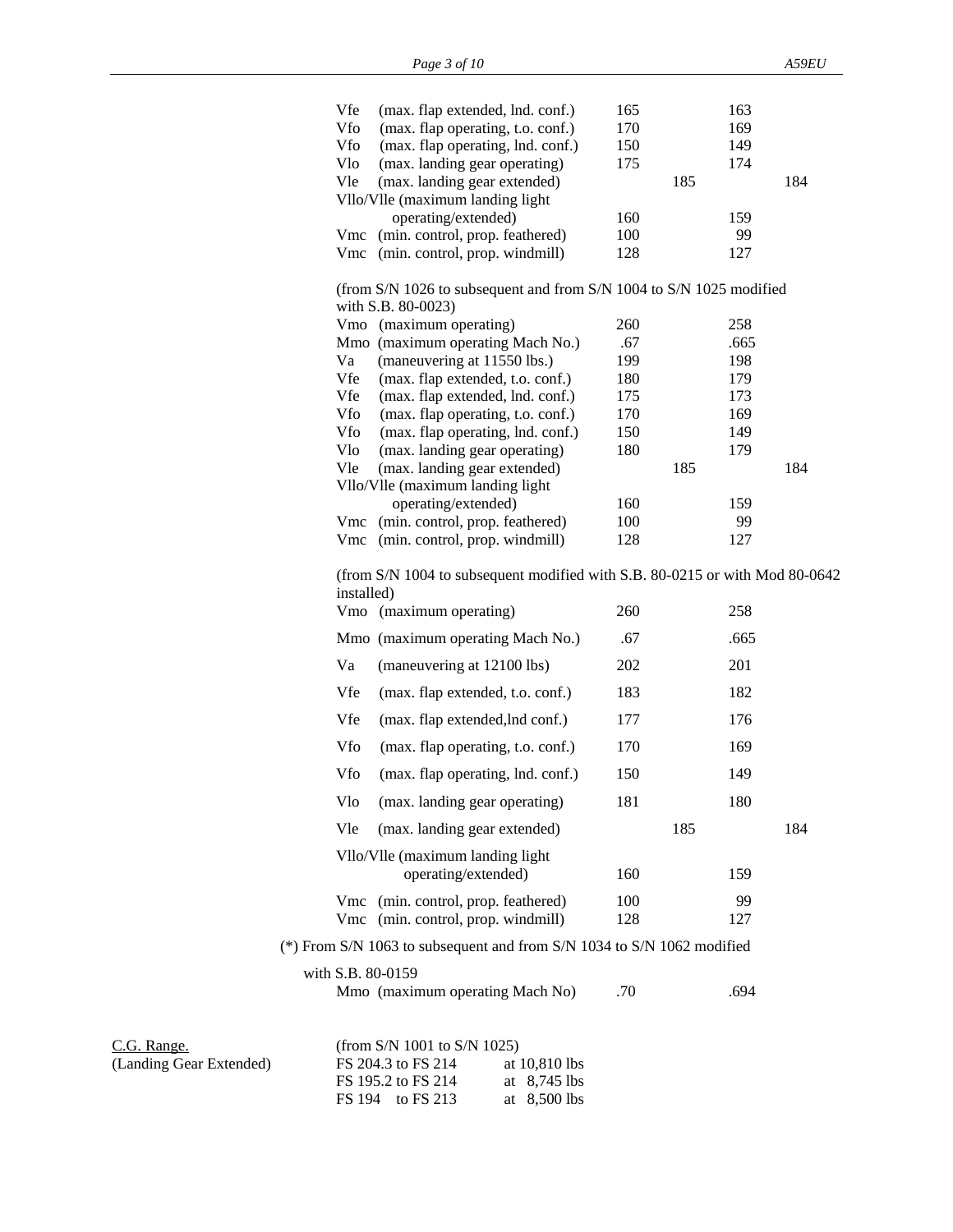|                         | FS 194 to FS 209.8<br>at $7,700$ lbs or less<br>Straight line variation between points given.                                                                                                                                                                                                                                                                                                                                                                                                                                                                                                                                                                             |                                                                                                                         |
|-------------------------|---------------------------------------------------------------------------------------------------------------------------------------------------------------------------------------------------------------------------------------------------------------------------------------------------------------------------------------------------------------------------------------------------------------------------------------------------------------------------------------------------------------------------------------------------------------------------------------------------------------------------------------------------------------------------|-------------------------------------------------------------------------------------------------------------------------|
|                         | (from S/N 1026 to subsequent and from S/N 1004 to S/N 1025 modified<br>with S.B. 80-0023)<br>FS 207.6 to FS 214<br>at 11,550 lbs<br>at 8,745 lbs<br>FS 195.2 to FS 214<br>at 8,500 lbs<br>FS 194 to FS 213<br>FS 194 to FS 209.8<br>at 7,700 lbs or less<br>Straight line variation between points given.                                                                                                                                                                                                                                                                                                                                                                 |                                                                                                                         |
|                         | Airplanes modified with Mod. 80-0642 or SB-80-0215:<br>FS 210.25 to FS 214<br>at $12,100$ lbs<br>FS 195.2 to FS 214<br>at $8,745$ lbs<br>FS 194<br>to FS 213<br>at 8,500 lbs<br>FS 194 to FS 209.8<br>at $7,700$ lbs or less<br>Straight line variation between points given.                                                                                                                                                                                                                                                                                                                                                                                             |                                                                                                                         |
| Empty Weight C.G. Range | None                                                                                                                                                                                                                                                                                                                                                                                                                                                                                                                                                                                                                                                                      |                                                                                                                         |
| Datum.                  | 236.22 inches forward of the rear pressure bulkhead centerline (at the<br>intersection between the forward pressure bulkhead and cockpit floor<br>centerline).                                                                                                                                                                                                                                                                                                                                                                                                                                                                                                            |                                                                                                                         |
| Leveling Means.         | Three leveling marks are provided to level the airplane: one is located on the<br>forward mast of cabin door, the other two are located each side to the fuselage,<br>close to the rearmost baggage compartment frame. The airplane may be leveled<br>either on jacks or on wheels using the communicating vessel system and<br>deflecting the tires or the shock absorbers.<br>Normally the airplane is leveled first laterally then longitudinally.<br>Some aircraft may have longitudinal level marks on the external power<br>receptacle housing, and lateral level marks on the external power receptacle<br>housing and on the ground test refueling panel housing. |                                                                                                                         |
| Maximum Weight.         | $(S/N 1001$ and $1002)$<br>Ramp<br>Takeoff<br>Landing<br>Zero Fuel<br>(from S/N 1004 to S/N 1025)<br>Ramp<br>Takeoff<br>Landing<br>Zero Fuel (at forward C.G. limit)<br>(at aft C.G. limit)<br>Straight line variation between limits given.                                                                                                                                                                                                                                                                                                                                                                                                                              | 10,900 lbs<br>10,810 lbs<br>10,270 lbs<br>9,000 lbs<br>10,900 lbs<br>10,810 lbs<br>10,270 lbs<br>9,500 lbs<br>9,300 lbs |
|                         | (from S/N 1026 to subsequent and from S/N 1004 to S/N 1025 modified<br>with S.B. 80-0023)<br>Ramp<br>Takeoff<br>Landing<br>Zero Fuel<br>(from S/N 1004 to S/N 1015)<br>(at forward C.G. limit)                                                                                                                                                                                                                                                                                                                                                                                                                                                                            | 11,600 lbs<br>11,550 lbs<br>10,945 lbs<br>9,500 lbs                                                                     |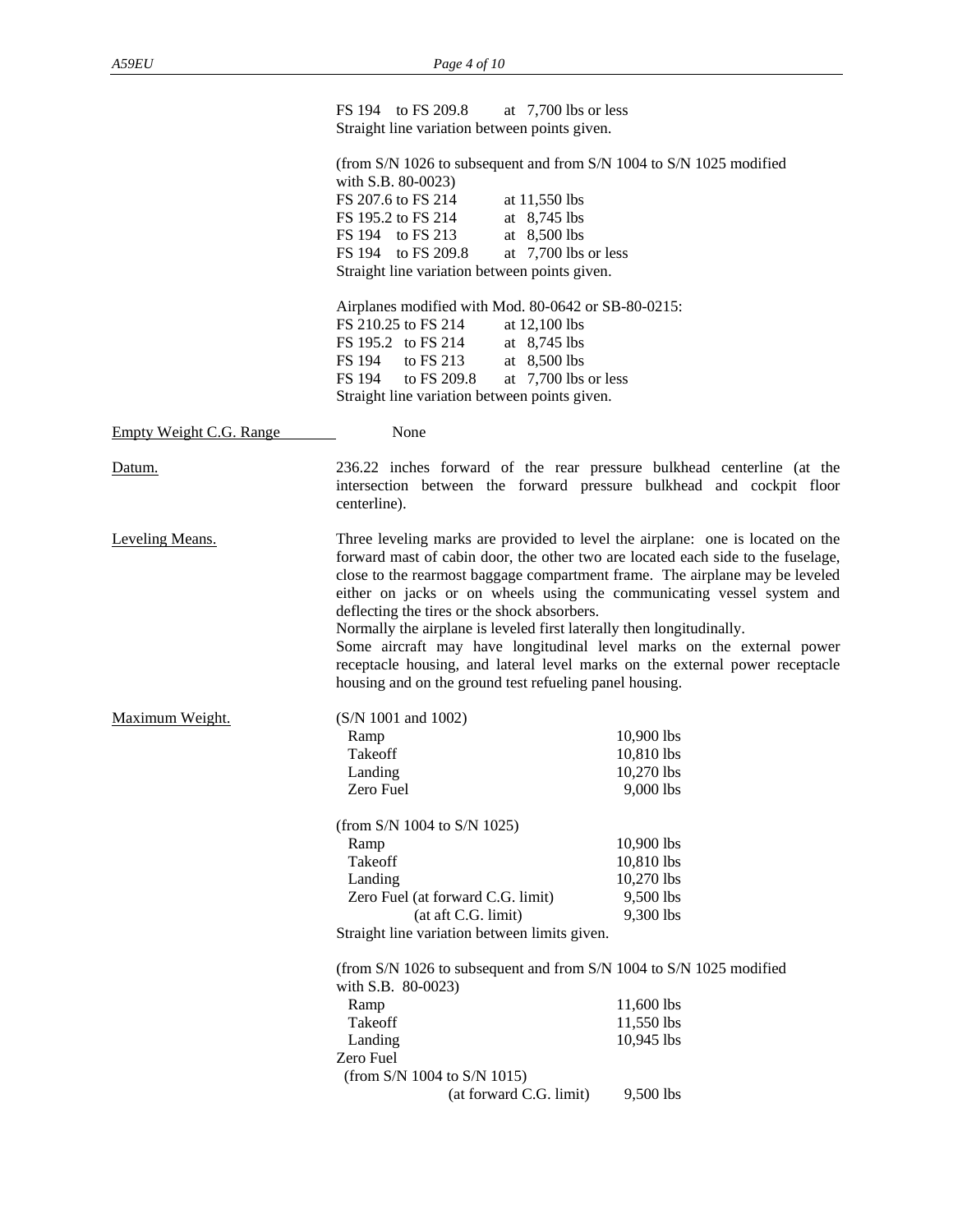|                                             | (at aft C.G. limit)<br>(from S/N 1016 to subsequent)<br>Straight line variation between limits given.                                                                                                      | 9,300 lbs<br>9,800 lbs                                                   |
|---------------------------------------------|------------------------------------------------------------------------------------------------------------------------------------------------------------------------------------------------------------|--------------------------------------------------------------------------|
|                                             | (from S/N 1004 to subsequent modified with Mod. 80-642 or<br>with SB-80-0215)                                                                                                                              |                                                                          |
|                                             | Ramp<br>Takeoff                                                                                                                                                                                            | 12,150 lbs<br>12,100 lbs                                                 |
|                                             | Landing<br>Zero Fuel                                                                                                                                                                                       | 11,500 lbs                                                               |
|                                             | (from S/N 1004 to S/N 1015)                                                                                                                                                                                |                                                                          |
|                                             | (at forward C.G. limit)<br>(at aft C.G. limit)                                                                                                                                                             | 9,500 lbs<br>9,300 lbs                                                   |
|                                             | (from S/N 1016 to subsequent)<br>Straight line variation between limits given                                                                                                                              | 9,800 lbs                                                                |
| Minimum Crew.                               | 1 Pilot                                                                                                                                                                                                    |                                                                          |
| Number of Seats.                            | Maximum 11 including 2 pilot seats at FS 49.2. See loading instructions in<br>AFM/W&BM for approved seating.                                                                                               |                                                                          |
| Maximum Baggage.                            | 50 lbs at FS 220<br>Cabin Compartment:                                                                                                                                                                     | 40 lbs on coat Rod at FS 220                                             |
|                                             | Rear Compartment:<br>Rear Compartment:                                                                                                                                                                     | 290 lbs at FS 298 (S/N 1001-1002)<br>400 lbs at FS 298 (S/N 1004 and up) |
| Fuel Capacity.                              | S/N 1001 and S/N 1002<br>377.8 U.S. Gals. at FS 248.2 in<br>374.6 U.S. Gals. usable                                                                                                                        |                                                                          |
|                                             | S/N 1004 to S/N 1035<br>396.2 U.S. Gals. at FS 248.2 in<br>392.6 U.S. Gals. Usable<br>S/N 1004 to S/N1035 with SB-80-0123 installed and from S/N 1036<br>to subsequent:<br>421.9 U.S. Gals. at FS 248.2 in |                                                                          |
|                                             | 418.2 U.S. Gals. usable                                                                                                                                                                                    |                                                                          |
|                                             | S/N 1105 to subsequent with mod. 80-1091 or SB 80-0424<br>479.7 U.S. Gals. at FS 244.5 in<br>476.0 U.S. Gals. usable                                                                                       |                                                                          |
| Oil Capacity.                               | 6.7 U.S. Gals. at FS 274.6<br>$(2.5 \text{ U.S. } Gals. \text{ usable})$                                                                                                                                   |                                                                          |
| <b>Maximum Operating Altitude</b>           | 41,000 ft                                                                                                                                                                                                  |                                                                          |
| <b>Control Surface</b><br>Movements $(*)$ . | <b>Outboard Wing Flaps</b><br>(t.o. position)                                                                                                                                                              | $10^0$ TED(**)                                                           |
|                                             | <b>Outboard Wing Flaps</b><br>(lnd. position)                                                                                                                                                              | $30^0$ TED                                                               |
|                                             | <b>Inboard Wing Flaps</b><br>(t.o. position)                                                                                                                                                               | $20^0$ TED                                                               |
|                                             | <b>Inboard Wing Flaps</b><br>(lnd. position)                                                                                                                                                               | $45^{\circ}$ TED                                                         |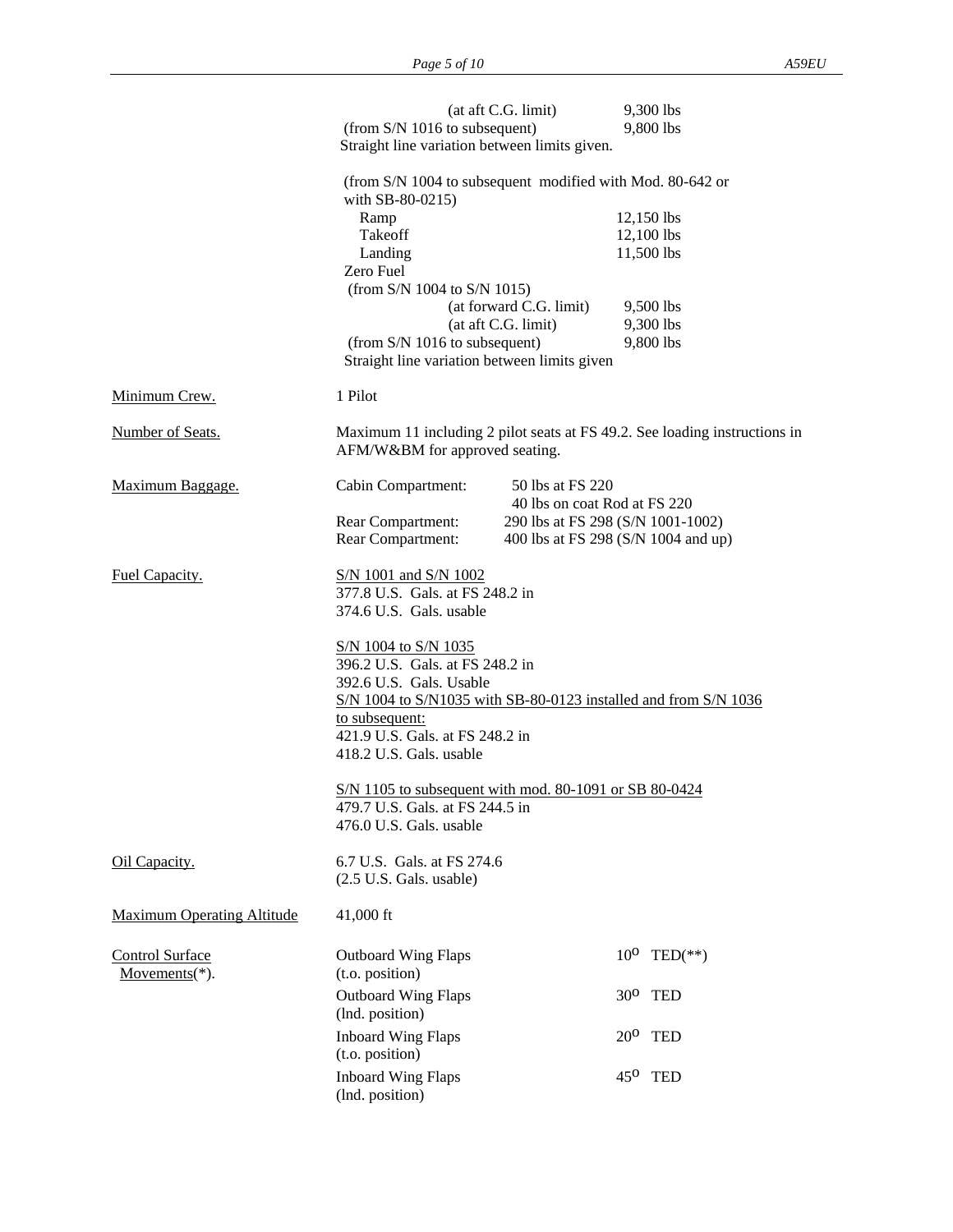|                                         | Aileron                                                                                                                                                                                                                                                                         | 190 TEU(***) - 15030 TED                    |                                                                                                                                                                                                                                           |
|-----------------------------------------|---------------------------------------------------------------------------------------------------------------------------------------------------------------------------------------------------------------------------------------------------------------------------------|---------------------------------------------|-------------------------------------------------------------------------------------------------------------------------------------------------------------------------------------------------------------------------------------------|
|                                         | Aileron Tab<br>(only right aileron)                                                                                                                                                                                                                                             | 20 <sup>0</sup> TEU - 19 <sup>0</sup> TED   |                                                                                                                                                                                                                                           |
|                                         | Forward Wing Flaps<br>(t.o. position)                                                                                                                                                                                                                                           |                                             | $13^{\circ}$ TED                                                                                                                                                                                                                          |
|                                         | Forward Wing Flaps<br>(lnd. position)                                                                                                                                                                                                                                           |                                             | $30^0$ TED                                                                                                                                                                                                                                |
|                                         | Rudder                                                                                                                                                                                                                                                                          | 230 RIGHT - 230 LEFT                        |                                                                                                                                                                                                                                           |
|                                         | Rudder Tab                                                                                                                                                                                                                                                                      | 30° RIGHT - 30° LEFT                        |                                                                                                                                                                                                                                           |
|                                         | Stabilizer                                                                                                                                                                                                                                                                      | $8^{\circ}$ TEU - $2^{\circ}$ TED           |                                                                                                                                                                                                                                           |
|                                         | Elevator                                                                                                                                                                                                                                                                        | 14 <sup>0</sup> TEU - 12 <sup>0</sup> TED   |                                                                                                                                                                                                                                           |
|                                         | (*) Nominal Values<br>corresponding tolerances.<br>$(**)$ TED = Trailing Edge Down<br>$(***)$ TEU = Trailing Edge Up                                                                                                                                                            |                                             | See P.180 Maintenance Manual for rigging instructions, deflections and                                                                                                                                                                    |
| Serial Nos. Eligible.                   | is made.<br>P.180: S/N 1002,1004 to subsequent.                                                                                                                                                                                                                                 |                                             | Each individual aircraft manufactured under this type certificate must be<br>accompanied by an Export Certificate of Airworthiness as noted below under<br>"Import Requirements" when an application for a U.S. airworthiness certificate |
| <b>Certification Basis</b><br>FAR 21.17 | Date of application for type certificate December 29, 1983, revised<br>November 12, 1986.                                                                                                                                                                                       |                                             |                                                                                                                                                                                                                                           |
| $(S/N 1001$ up to 1104)                 |                                                                                                                                                                                                                                                                                 |                                             | Federal Aviation Regulations - 14 CFR Part 23, effective February 1, 1965,<br>including Amendments 23-1 through 23-33 and Section 23.2 Amendment 36.                                                                                      |
|                                         | Special conditions; Piaggio Model P-180 airplanes, No. 23-ACE-29 and<br>No. 23-ACE-52.                                                                                                                                                                                          |                                             |                                                                                                                                                                                                                                           |
|                                         | including Amendments 27-1 through 27-5.                                                                                                                                                                                                                                         |                                             | Special Federal Aviation Regulations No. 27, effective February 1, 1974,                                                                                                                                                                  |
| S/N 1001 and 1002                       | Equivalent safety findings exist with respect to the following regulations:<br>- 14 CFR Section 23.1305(g): Fuel Pressure Indicator<br>- 14 CFR Section 23.1321(d): Arrangement of flight instruments<br>- 14 CFR Section 23.1545(b)(5): Marking of airspeed indicator for Vyse |                                             |                                                                                                                                                                                                                                           |
|                                         | $S/N$ 1004 and up<br>Equivalent safety findings exist with respect to the following regulations:<br>- 14 CFR Section 23.1305(g): Fuel Pressure Indicator<br>- 14 CFR Section 23.1545(b)(5): Marking of airspeed indicator for Vyse                                              |                                             |                                                                                                                                                                                                                                           |
|                                         | through 36-16<br>- 14 CFR Part 36, Appendix G, effective February 7,2004, including                                                                                                                                                                                             | Amendments 36-25 for A/C's with SB 80-0215. | - 14 CFR Part 36, effective December 1, 1969, including Amendments 36-1                                                                                                                                                                   |
| (S/N1105 to subsequent)                 | and Electronic Display;                                                                                                                                                                                                                                                         |                                             | -14 CFR Part 23.1311 and 23.1309 at Amendment level 23-49 for Avionics                                                                                                                                                                    |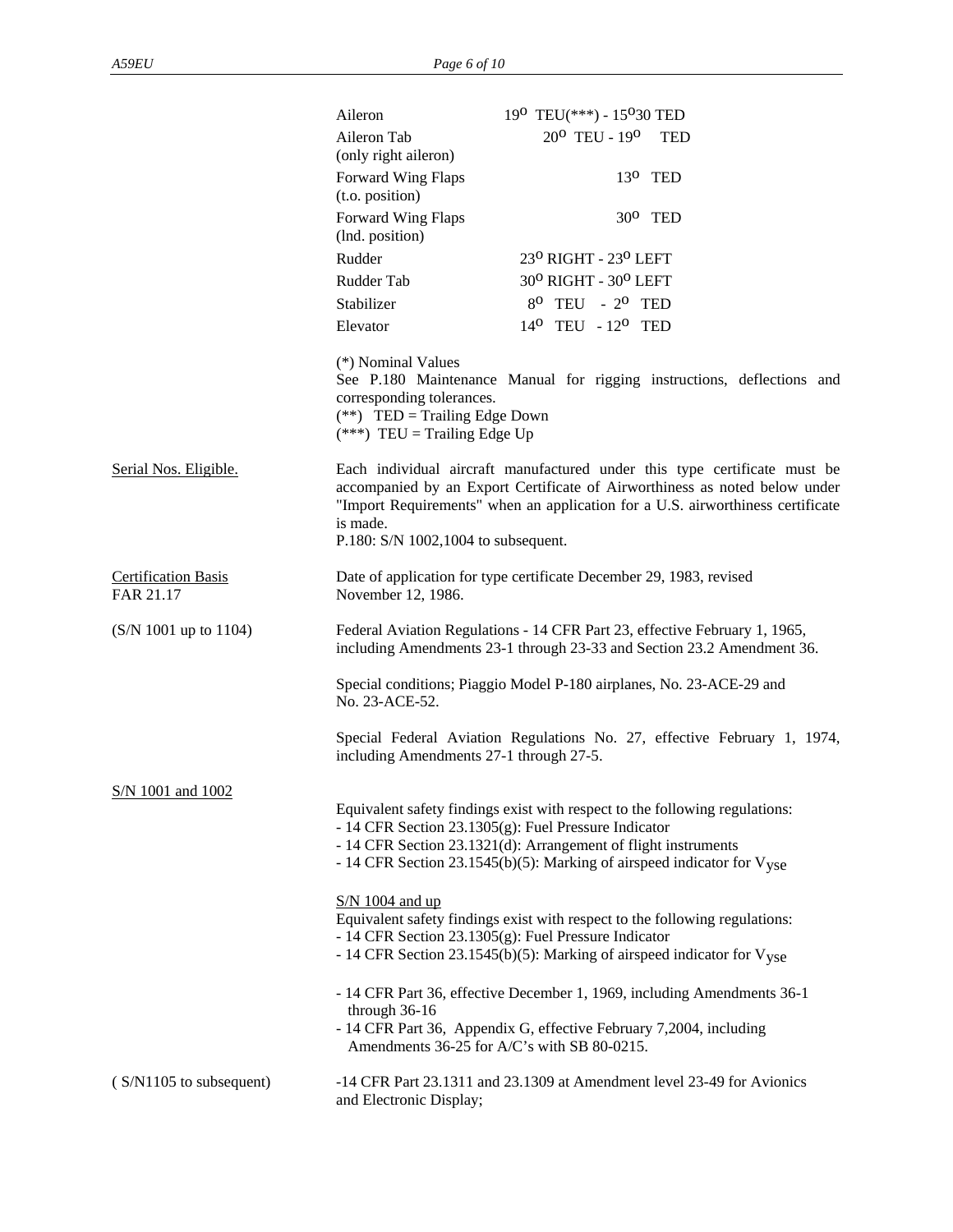|                            | Special condition FAA CRI SE-1.                                                                                                                                                                                                                                                                                                                                                                                                                                                                                                                                                                                                                                                                                                                                                                                                                                                                   |
|----------------------------|---------------------------------------------------------------------------------------------------------------------------------------------------------------------------------------------------------------------------------------------------------------------------------------------------------------------------------------------------------------------------------------------------------------------------------------------------------------------------------------------------------------------------------------------------------------------------------------------------------------------------------------------------------------------------------------------------------------------------------------------------------------------------------------------------------------------------------------------------------------------------------------------------|
|                            | 14 CFR Part 36, Appendix G , effective February 7, 2004, including Amendments<br>36-25, when mod. 80-0642 or SB-80-0215 is installed.                                                                                                                                                                                                                                                                                                                                                                                                                                                                                                                                                                                                                                                                                                                                                             |
|                            | The Ente Nazionale per l'Aviazone Civile (ENAC) originally type ertificated<br>this aircraft under its Type Certificate Number A390. Effective September 28,<br>2003, the European Aviation Safety Agency (EASA) began oversight of this<br>product under their Type certificate Number A059 on behalf of Italy.                                                                                                                                                                                                                                                                                                                                                                                                                                                                                                                                                                                  |
| Validation Basis.          | Type Certificate A59EU was issued pursuant to FAR 21.29 in validation of<br>EASA certification of compliance with the aforementioned certification basis,<br>and in accordance with the standard airworthiness certificate provisions of FAR<br>$21.183(c)$ .                                                                                                                                                                                                                                                                                                                                                                                                                                                                                                                                                                                                                                     |
|                            | Note: The airworthiness provisions of FAR 21.183(d) may be cited as the basis<br>for issuance of standard airworthiness certificates for aircraft imported from a<br>country other than the country of manufacture.                                                                                                                                                                                                                                                                                                                                                                                                                                                                                                                                                                                                                                                                               |
| Equipment.                 | The basic required equipment as prescribed in the applicable airworthiness<br>regulations (see Certification Basis) must be installed in the aircraft for<br>airworthiness certification. In addition, the following item of equipment is<br>required:                                                                                                                                                                                                                                                                                                                                                                                                                                                                                                                                                                                                                                            |
|                            | 1. POH and AFM, Report No. 6591, approved July 7, 1992 (RAI Ltr<br>282.378/SCMA), or later approved revision (S/N 1004 through 1025<br>incorporating SB 80-0023 or 1026 through 1104).<br>AFM, Report No. 180-MAN-0010-01100 (EASA approval date:October 21,<br>2.<br>2005) and W&B M, Report No. 180-MAN-0020-01101 (EASA approval<br>date: October 21, 2005) (S/N 1002 and 1105 to subsequent).                                                                                                                                                                                                                                                                                                                                                                                                                                                                                                 |
| Import requirements        | The FAA can issue a U.S. airworthiness certificate based on an NAA Export<br>Certificate of Airworthiness (Export C of A) signed by a representative of the<br>the Ente Nazionale per l'Aviazone Civile (ENAC) on behalf of the European<br>Community. The Export C of A should contain the following statement "The<br>aircraft covered by this certificate has been examined, tested, and found to<br>comply with EASAs TC No A059 approved under U.S. Type Certificate No.<br>A 59EU and to be in a condition for safe operation".                                                                                                                                                                                                                                                                                                                                                             |
|                            | Country other than Manufacturer (U.S. bilateral agreement and the original<br>Export Certificate of Airworthiness issued by the country of manufacture must<br>exist): A U.S. airworthiness certificate may be issued on the basis of a log book<br>certifying statement endorsed by an authorized representative of the civil<br>aviation authority of the exporting country. It is incumbent upon the exporting<br>civil aviation authority to determine that the certifying statement includes<br>evidence of acceptable service history and modification deviations and the<br>following statement:<br>"The aircraft covered by this certificate has been<br>examined, tested, inspected in accordance with the provisions of FAR 21.183)d)<br>or its equivalent, and found to conform to the type design approved under Type<br>Certificate A59EU and is in a condition for safe operation". |
| <b>Service Information</b> | Each of the documents listed below must state that it is approved by the<br>European Aviation Safety Agency (EASA) or – for approvals made before<br>September 28, 2003- by the Ente Nazionale per l'Aviazone Civile (ENAC)                                                                                                                                                                                                                                                                                                                                                                                                                                                                                                                                                                                                                                                                       |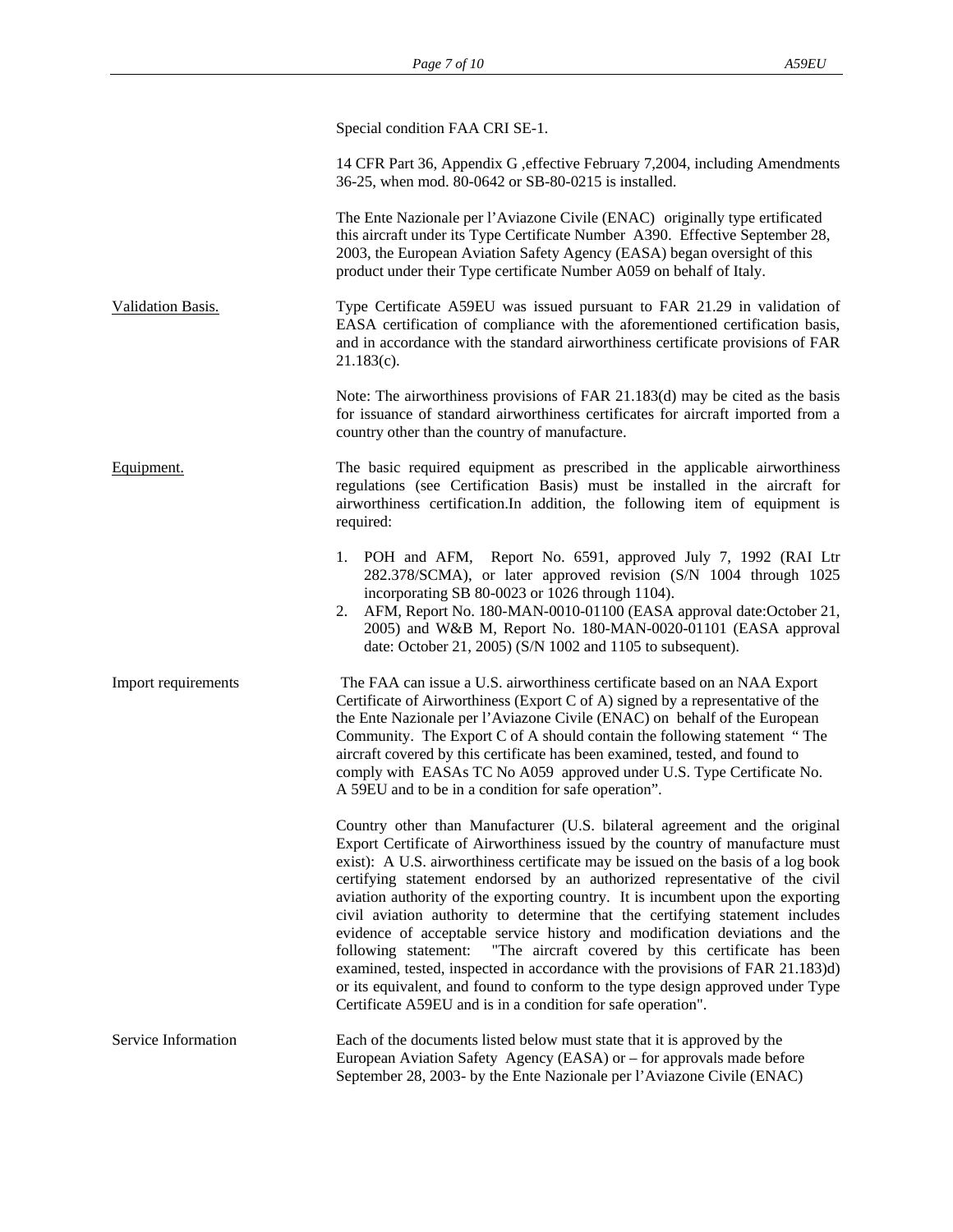|                | · Service bulletins<br>· Structural Repair Manuals<br>• Vendor Manuals<br>· Aircraft Flight Manuals, and<br>• Overhaul and Maintenance Manuals                                                                                                                                                                                                                                                                     |
|----------------|--------------------------------------------------------------------------------------------------------------------------------------------------------------------------------------------------------------------------------------------------------------------------------------------------------------------------------------------------------------------------------------------------------------------|
|                | The FAA accepts such documents and considers them FAA-approved<br>unless one of the following condition exists:                                                                                                                                                                                                                                                                                                    |
|                | • The documents change the limitations, performance, or procedures<br>of the FAA approved manuals; or                                                                                                                                                                                                                                                                                                              |
|                | • The documents make an acoustical or emissions changes to this<br>product's U.S.type certificate as defined in 14 CFR § 21.93.                                                                                                                                                                                                                                                                                    |
|                | The FAA uses the post type validation procedures to approve these<br>documents. The FAA may delegate on case-by-case to EASA to<br>approve on behalf of the FAA for the U.S. type certificate. If this is the<br>case it will be noted on the document.                                                                                                                                                            |
| NOTES.         |                                                                                                                                                                                                                                                                                                                                                                                                                    |
| Note 1.        | Current weight and balance data, loading information, and a list of equipment included in empty<br>weight must be provided for each airplane at the time of original certification.                                                                                                                                                                                                                                |
|                | (a) Basic empty weight includes unusable fuel of 24.8 lbs at (248.8 in) with 8.7 lbs being<br>undrainable at (248.2 in).                                                                                                                                                                                                                                                                                           |
|                | (b) For airplane with mod. 80-1091 or SB 80-0424, basic empty weight includes unusable fuel of<br>24.8 lbs at $(248.8 \text{ in})$ with 15.4 lbs being undrainable at $(236.7 \text{ in})$ .<br>(c) Basic empty weight includes engine oil of 55 lbs at (274.6 in).                                                                                                                                                |
| Note 2.        | Placards (Refer to Manufacturer's Specifications for a complete listing): All required placards as<br>listed in the approved Airplane Flight Manual must be installed in the appropriate locations.                                                                                                                                                                                                                |
|                | (1) The following placard must be displayed in clear view of the pilot:<br>"THE MARKINGS AND PLACARDS INSTALLED IN THIS AIRPLANE CONTAIN<br>OPERATING LIMITATIONS WHICH MUST BE COMPLIED WITH WHEN<br>OPERATING THIS AIRPLANE IN THE NORMAL CATEGORY. OTHER OPERATING<br>LIMITATIONS WHICH MUST BE COMPLIED WITH WHEN OPERATING THIS<br>AIRPLANE IN THIS CATEGORY ARE CONTAINED IN THE AIRPLANE FLIGHT<br>MANUAL." |
|                | (2) Refer to the Airplane Flight Manual, Section 2, Limitations for a listing of other required<br>placards.                                                                                                                                                                                                                                                                                                       |
| <u>Note 3.</u> | Instructions for Continued Airworthiness are contained in the applicable Maintenance Manual.<br>Airworthiness Limitations are contained in the EASA approved Chapter 4 of the M M.<br>Revisions to Airworthiness Limitations must be FAA approved.                                                                                                                                                                 |
|                | All manufacturer's service bulletins (and other manual material) which contain a statement that the<br>document is approved by the exporting airworthiness authority (EASA) may be interpreted as<br><b>FAA</b>                                                                                                                                                                                                    |
|                | approved. These approvals pertain to the type design only.                                                                                                                                                                                                                                                                                                                                                         |
| Note 4.        | All service bulletins classified as Mandatory by the EASA are identified to that effect and are<br>subject to an Airworthiness directive issued by the FAA.<br>Changing the color and the thickness of the exterior paint (including registration numbers) for                                                                                                                                                     |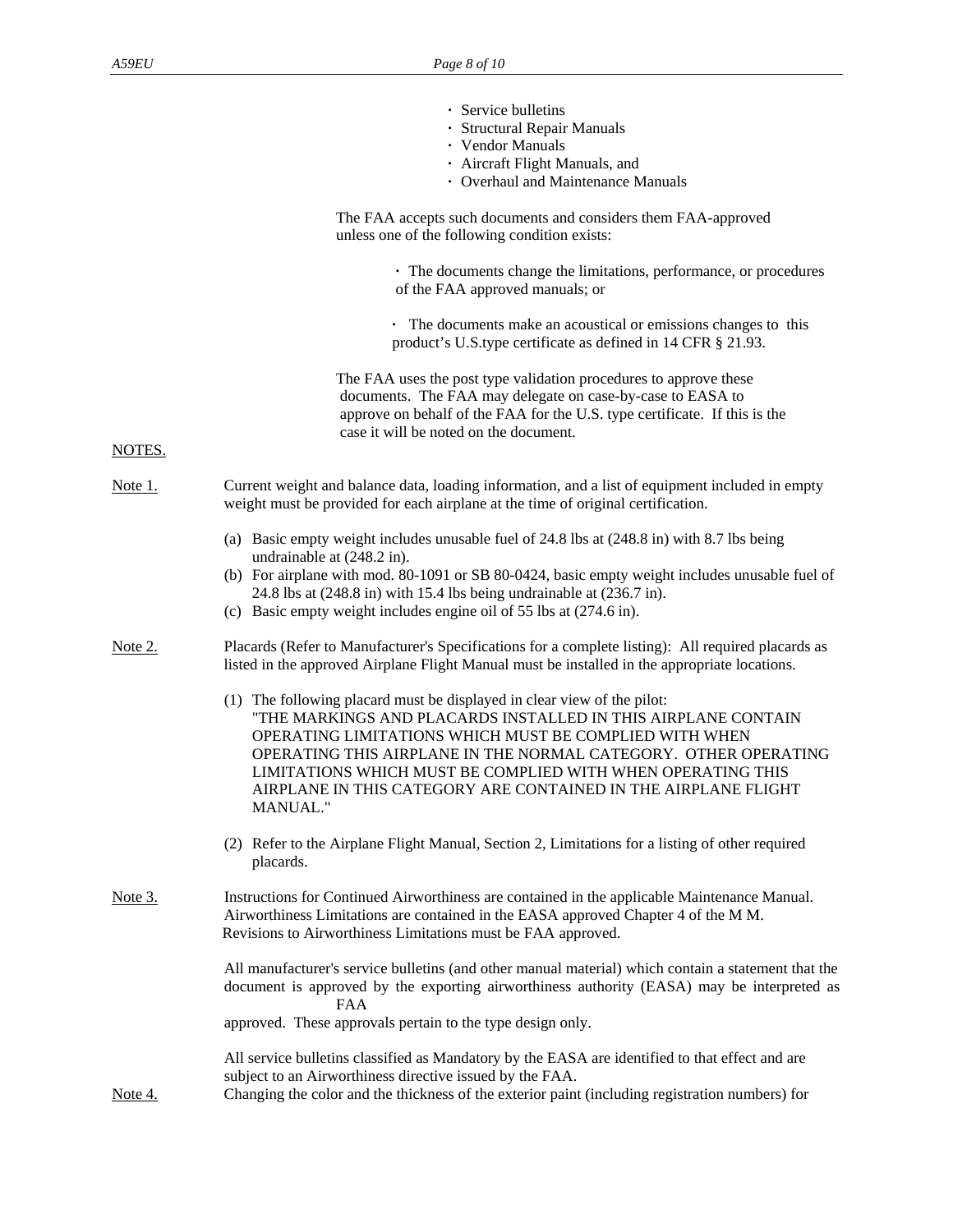|                 | composite components is only permissible after prior approval of the manufacturer.                                                                                                                                                                                                                                                                                                                                                                                                                                                                                                    |
|-----------------|---------------------------------------------------------------------------------------------------------------------------------------------------------------------------------------------------------------------------------------------------------------------------------------------------------------------------------------------------------------------------------------------------------------------------------------------------------------------------------------------------------------------------------------------------------------------------------------|
| <u>Note 5.</u>  | An approved interior must be installed when transporting passengers. When an interior is<br>installed with side facing seats contact the nearest Aircraft Certification Office for approval.                                                                                                                                                                                                                                                                                                                                                                                          |
| Note 6.         | S/N 1001 and 1002<br>Four piece windshield PPG $p/n$ NP-165241-1, $p/n$ NP-165241-2 and Swedlow $p/n$ 6600803-3,<br>$p/n$ 6600803-4 is installed                                                                                                                                                                                                                                                                                                                                                                                                                                      |
|                 | S/N 1004 to 1022<br>Two piece windshield PPG $p/n$ NP-165231-01 and $p/n$ NP-165231-02 is installed (3 plies).                                                                                                                                                                                                                                                                                                                                                                                                                                                                        |
|                 | $S/N$ 1023 and up<br>Two piece windshield PPG $p/n$ NP-165251-01 and $p/n$ NP-165251-02 is installed (2 plies).                                                                                                                                                                                                                                                                                                                                                                                                                                                                       |
| <u>Note 7.</u>  | Oxygen bottle 40 cu.ft. is installed on S/N 1004 and up, in accordance with FAR 91<br>Requirements.                                                                                                                                                                                                                                                                                                                                                                                                                                                                                   |
| <u>Note 8.</u>  | Airplanes from S/N 1004 up to 1104, modified with the installation of either the RVSM Kit No.<br>80KA0075 during manufacturing or the service Bulletin No. 80-0162 per retrofit embodiment,<br>meet the initial airworthiness requirements for operation in Reduced Vertical Seperation Minimum<br>(RVSM) airspace.<br>Airplanes from 1105 and up have basic capability to perform operation in RVSM airspace.<br>Each operator must obtain final RVSM operating approval directly from their local FAA Flight<br>Standards Office.                                                   |
| Note 9.         | $S/N$ 1105 and up<br>Piaggio Model P-180 airplane manufactured from Serial number 1105 and up will incorporate the<br>Piaggio Modification No. DMT 80-0587 that includes an Electronic Flight Instrument System<br>with an Integrated Avionics processor System - Rockwell Collins Pro Line 21.<br>This modification must use the "P.180 AVANTI II Airplane Flight Manual",<br>Report No. 180-MAN-0010-01100 (EASA approval date: October 21, 2005), and<br>the "P.180 AVANTI II Weight and Balance Manual", Report No. 180-MAN-0020-01101 (EASA<br>approval date: October 21, 2005). |
| Note 10.        | S/N 1116 and up:<br>Approved major change on Piaggio P-180 is:<br>Change No. 80-0574, "Wing Root Design" Level 2                                                                                                                                                                                                                                                                                                                                                                                                                                                                      |
| Note 11.        | $S/N$ 1105 and up<br>Piaggio Model P-180 airplane manufactured from Serial number 1105 and up can incorporate an<br>"In Flight Information System" according to the optional Piaggio Modification No. DMT 80-0596<br>"PA-05 IFIS."<br>This modification must use the Supplement 16 to "P.180 AVANTI II Airplane Flight Manual,"<br>Report No. 180-MAN-0010-01100 (EASA approval date June 13, 2006).                                                                                                                                                                                  |
| <u>Note 12.</u> | Engine model PT6A-66B is installed with Piaggio Modification No. 80-0657 during<br>manufacturing or Piaggio Service Bulletin No. 80-0231 per retrofit embodiment.                                                                                                                                                                                                                                                                                                                                                                                                                     |
|                 | Airplanes from S/N 1004 up to 1104, modified with Service Bulletin No. 80-0231, must use the<br>Temporary Change No. 2 to the "P.180 Avanti Pilot's Operating Handbook and Airplane Flight<br>Manual" Report No. 6591.<br>Airplanes from S/N 1105 and up, modified with Mod. No. 80-0657 or Service Bulletin 80-0231,<br>must use the Temporary Change No. 1 to the "P.180 Avanti II Airplane Flight Manual" Report No.<br>180-MAN-0010-01100.                                                                                                                                        |